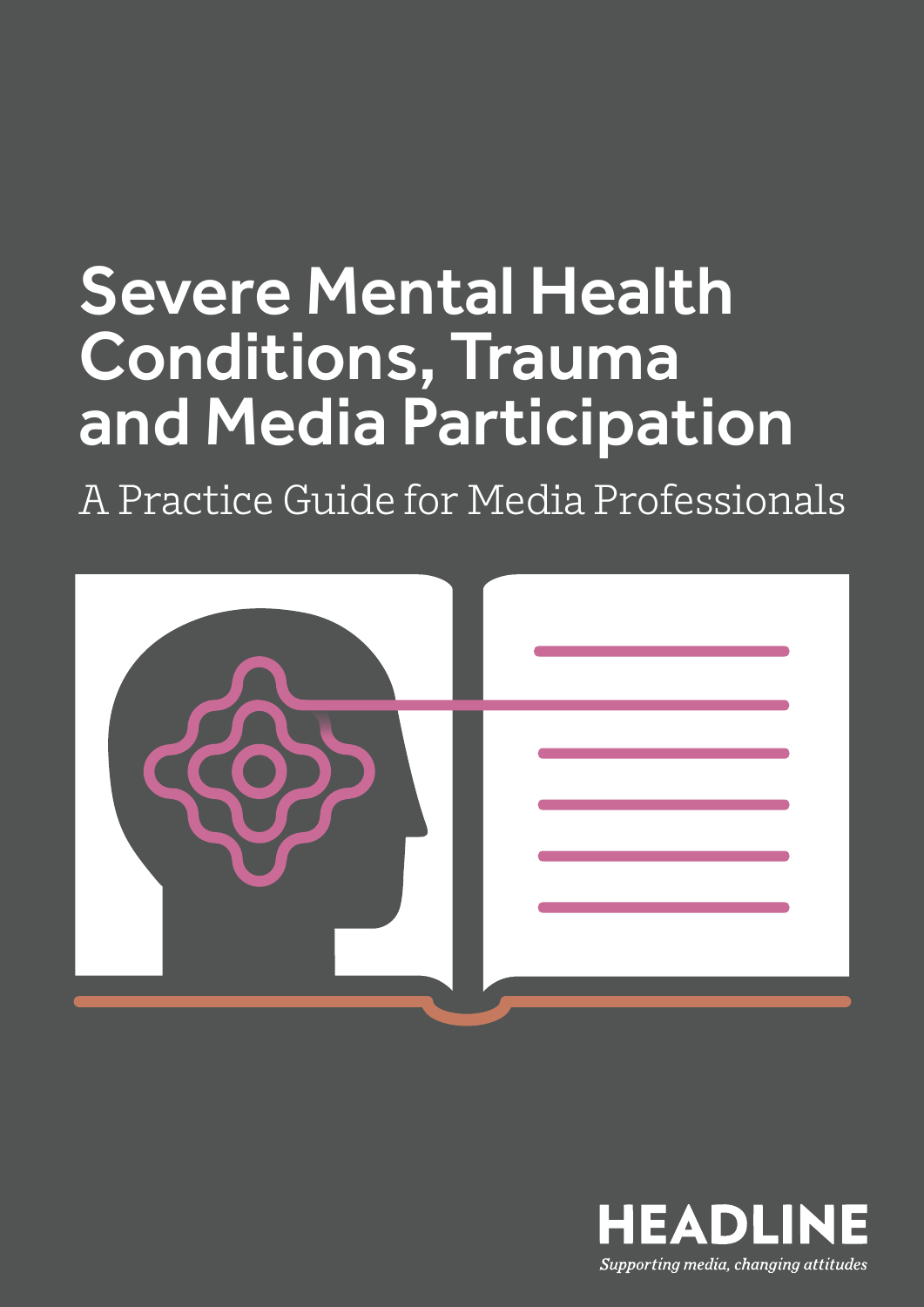

#### **COMMISSIONED BY DEVELOPED IN 2021 BY**



#### **FUNDED BY**

The National Office for Suicide Prevention under Connecting for Life: Ireland's National Strategy to Reduce Suicide



#### **SUPPORTED BY**



## **Acknowledgements**

Headline and Quality Matters wish to thank the following for their support, guidance and contribution to this process:

The research and development team: Aoife Dermody, Caroline Gardner, Isabel Aust, Emma Allen, Áine O'Meara, Elaine Haskins, Jen O'Shea and Juliana Garcia, The National Union of Journalists, The Press Council of Ireland, Shine, See Change, Mental Health Reform, St Patrick's Mental Health Services, Tamara Nolan, Patricia McKeever, Derek Pepper, Ray Burke, Shauna O'Connor, Barbara Brennan, Séamus Dooley, Michael Foley, Peter Feeney, Sinéad Keating, Denis Mockler , Rick Rossiter, Carmel Hennessy, Nicola Wall, Brian Scallan, Brian McNulty, Marie Devine, Deirdre O'Shaughnessy, Colm O'Callaghan, Aoife Kavanagh, Yvonne Judge, Nicky Gogan, Gerry Nelson, Tom Shiggins, Sylvia Thompson, Conor Gallagher, Gráinne Ní Aodha, Sheila Wayman, Garreth McNamee, Kitty Holland, Kim Porcelli, Mel Gardner.

We also express our sincere gratitude to those who took part in this research who wished to remain anonymous.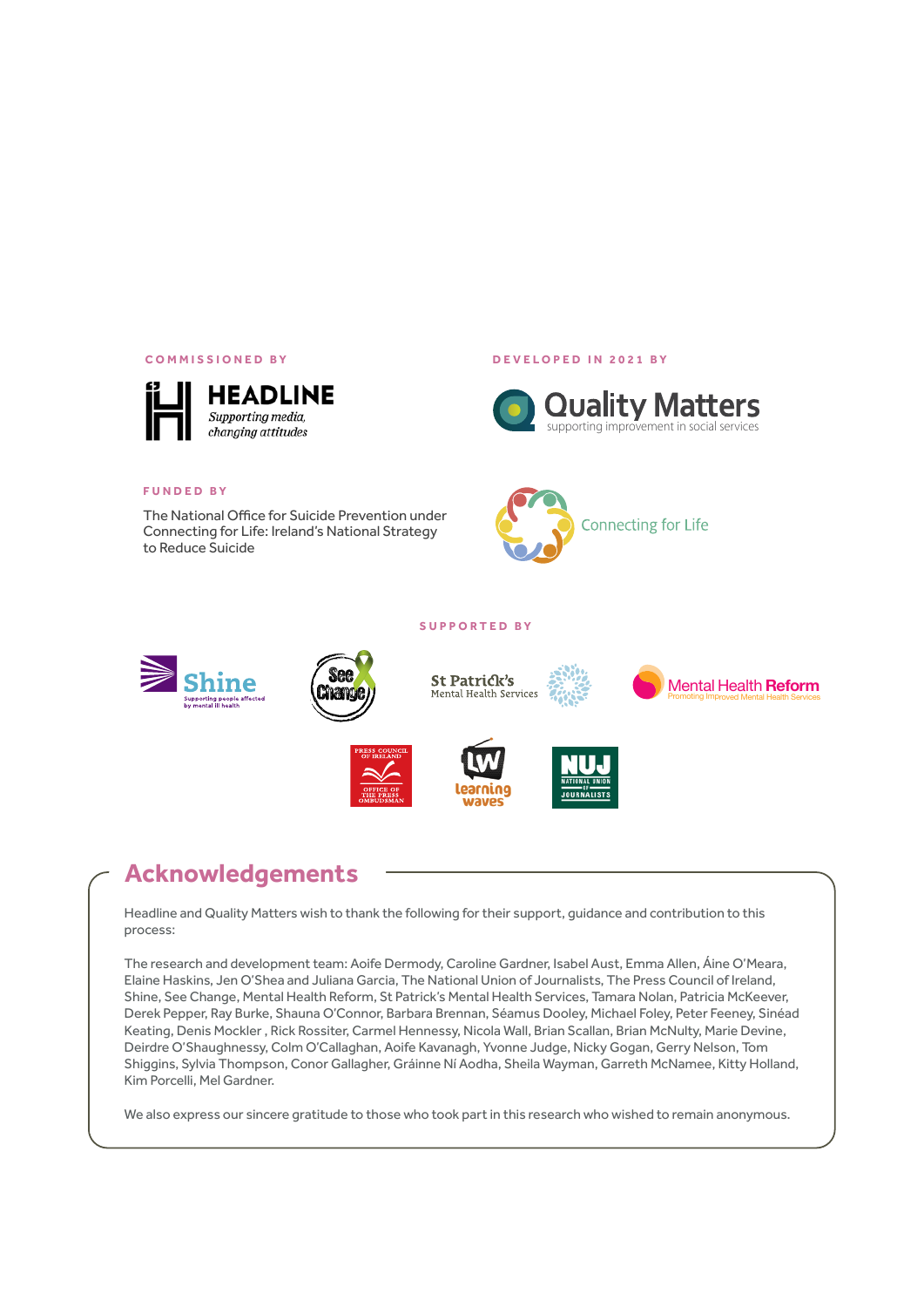# **We believe this guide builds on**

**the innate compassion of media professionals as individuals, and on their professional standards of practice.** 

**We hope it provides reassurance on areas of good practice, poses challenges where practice could be improved, and provides usable, practical ideas for any media professional, including journalists, researchers, camera operators, sound assistants, production assistants and photographers in facilitating safe, respectful and empowering experiences for people with severe mental health conditions and other trauma.**

To cite this guidance: Severe Mental Health Conditions, Trauma and Media Participation: A Practice Guide for Media Professionals. Dublin. Headline/Quality Matters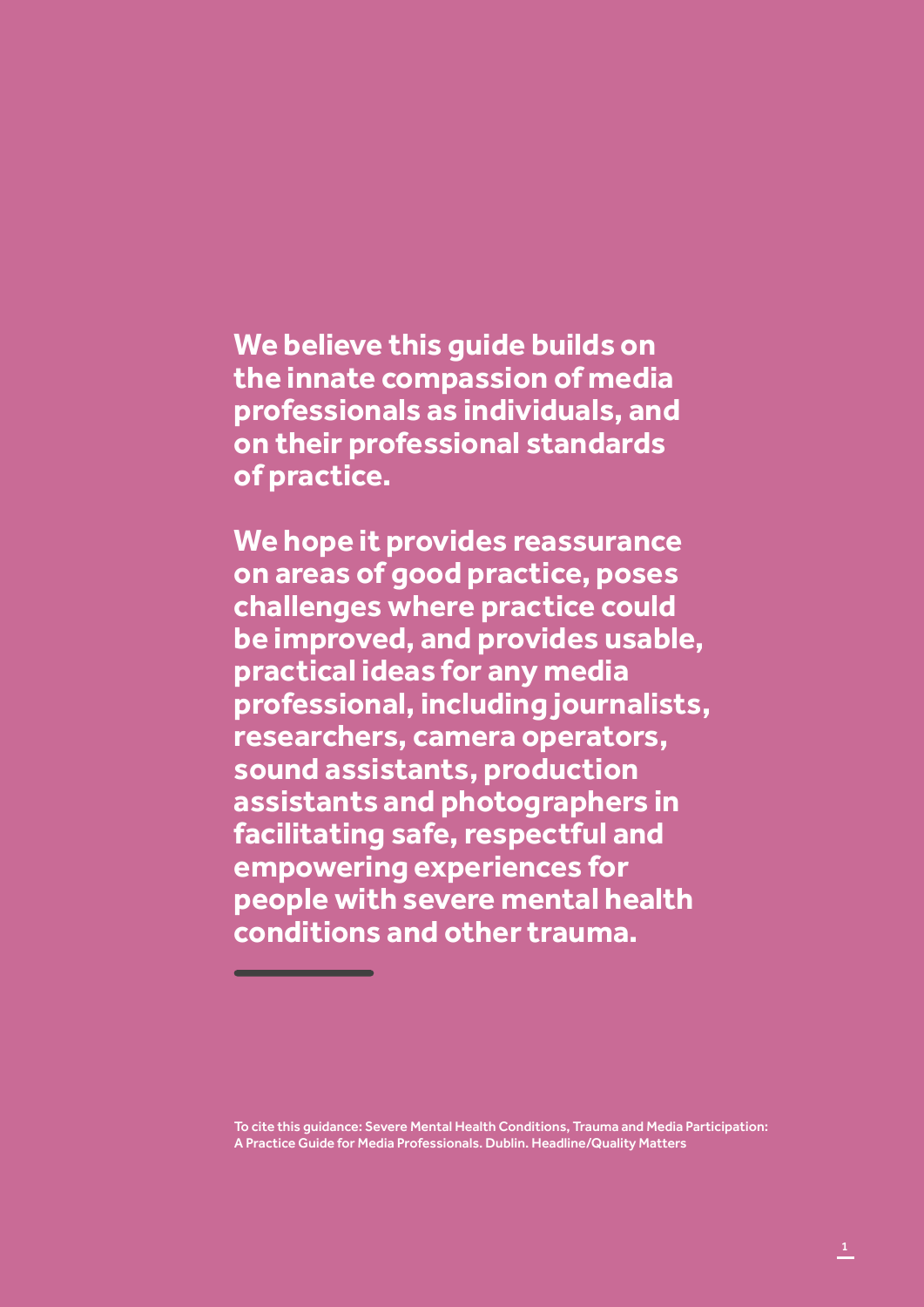## **Purpose of this Practice Guide** The Power of Stories

Shared stories help us understand ourselves and each other. This is particularly true of complex and difficult-to-manage human experiences, including mental health conditions and trauma. Interviewing people with experiences of trauma or severe mental health conditionscan help to ensure stories are real, nuanced and compelling. It can also challenge ignorance, bias and discrimination.

Many journalists, regardless of the type of story they're working on, wish to provide people with a platform to share their experiences. This guidance is written in recognition of the fact that this is not always easy to achieve.

The research that underpins this guide (see www.headline.ie) indicated that mental health stories lacked representation of people affected by severe mental health conditions. While there is ample representation of those who experience depression or anxiety, this is not the case for those who have experiences such as visual or auditory hallucinations, psychosis and severe paranoia. This is despite the fact that people with experience of severe mental health conditions are often enthusiastic about sharing their stories, as they hope to educate the public about mental health difficulties and to encourage help-seeking in those who may benefit from it.

Many journalists, regardless of the type of story they're working on, wish to provide people with a platform to share their experiences. This guidance is written in recognition of the fact that this is not always easy to achieve.

## A Note on the Role of Journalist Well-Being

It is important to note that a journalist who is feeling relaxed and confident is more likely to be able to support the interviewee to feel relaxed and engaged themselves. If you are stressed, you are less likely to have the focus and engagement to empathise effectively and proactively identify discomfort.

Be aware that exposure to other people's trauma and difficult stories can have impact on you. Taking care of yourself and reducing your stress will help you feel better and help you to do a better job as a journalist.

The research explored whether specific experiences or symptoms of severe mental health difficulties required particular accommodation in the course of media engagement, for example paranoia, psychosis or visual/auditory hallucinations. The research found that many people with such experiences participate successfully in media interviews and manage their symptoms in that context. However, facets of the media interview process – a process that is difficult for anyone with limited media experience – can pose intensified challenges for people with experience of severe mental health difficulties.

Whether stories being shared are those of hope, coping and recovery or of ongoing challenges, the telling of traumatic personal stories can add an additional layer of stress to the interview experience. This is especially the case when people have experienced significant stigma or discrimination. There are also a variety of factors which can cause stress or be triggering for participants. Many of these can be mitigated or controlled by an interviewer. The consequence of being triggered into a state of higher stress or fight-or-flight can negatively impact their ability to tell their story, as well as their own well-being.

The media professionals, people with lived experience and mental health professionals engaged in the research cited reasons for this under-representation. Such reasons included journalists' concerns about their own ability to engage people safely, people with severe mental health conditions' previous negative experiences with media, and a lack of access between these two groups.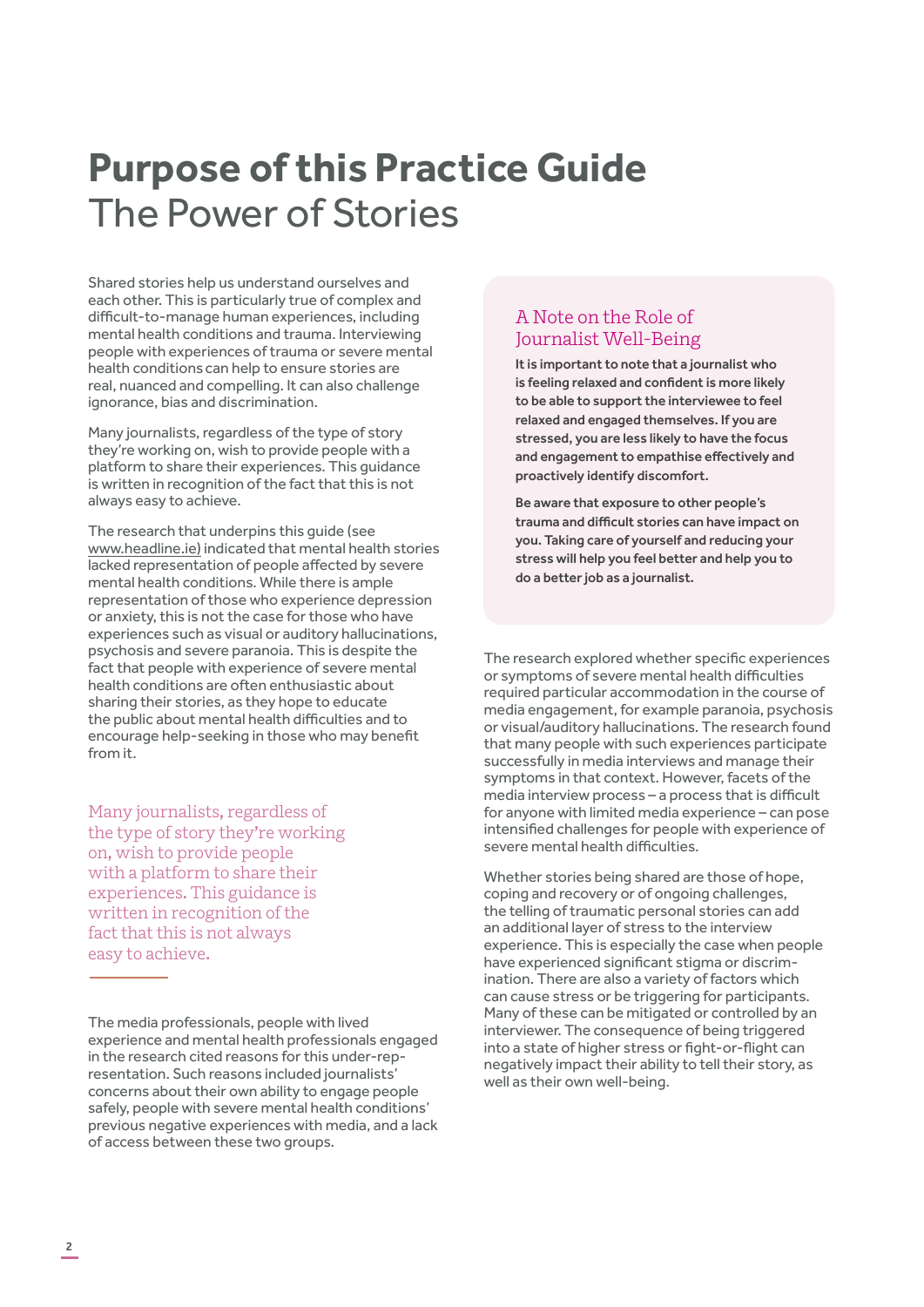## **Guidance Structure** Before, During and After the Interview

The guidance is presented as a series of practice tips for different stages of the interview.



Many of the steps detailed in this guidance would be considered standard practice when interviewing any individual about a personal experience. However, ensuring as many of these steps as possible are followed has particular importance in the context of this guide.

## **GLOSSARY**

#### Interview:

For the purposes of this guide, "Interview" is shorthand for any engagement experience including but not limited to contributions to a print article, in-person or call-in live studio programme, contributions on radio or television, pre-recorded contributions in-person, or virtual contributions at online or real-life communications events.

#### Media professionals:

By this we mean journalists, researchers, producers, reporters, camera operators, production assistants, etc.

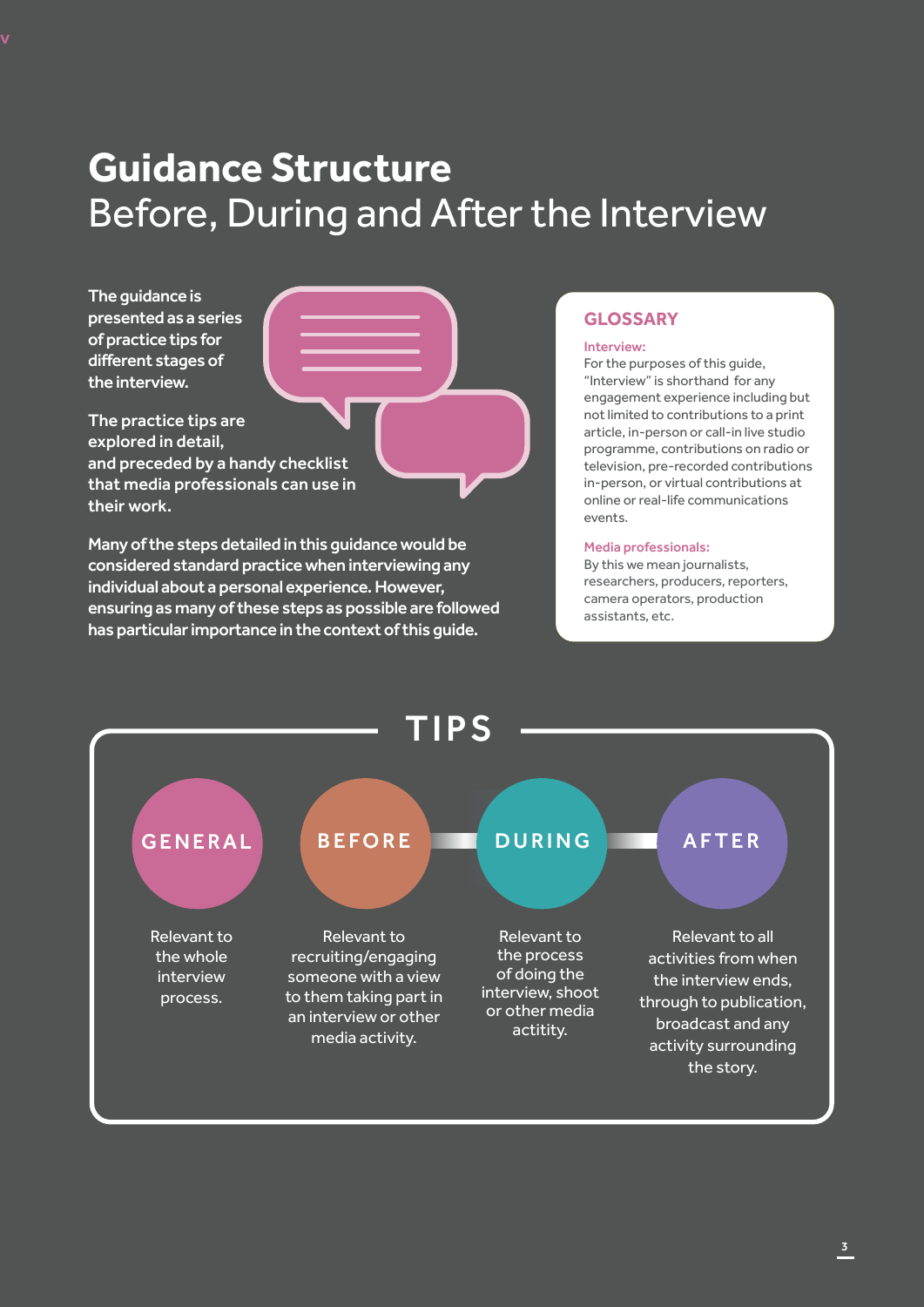## **Handy Checklist**

## BEFORE THE INTERVIEW

**The interview process: explain…**



**Questions to ask the interviewee on language, topics and triggers**

| Do you have preferred words or terms to describe your experience?                                                                                                                       |
|-----------------------------------------------------------------------------------------------------------------------------------------------------------------------------------------|
| Do you have words you would prefer us not to use? Explain that you will do your best to remember these<br>on the day, and that they can remind you if necessary                         |
| Are there topics you would rather not discuss or questions you'd prefer not answer?                                                                                                     |
| Are there any aspects of the interview/setting that you feel could be particularly stressful for you?<br>If so, is there anything we can do to make you more comfortable?               |
| Do you have a support person who can help you prepare for the interview? (if not,<br>but they would like one, help them to them to identify a mental health/media support organisation) |

**Consent: explain that…**

| They can withdraw their consent to participate at any time – before,<br>during or after the interview up to (name the exact point: publication/broadcast etc) |
|---------------------------------------------------------------------------------------------------------------------------------------------------------------|
| Withdrawing consent will have no negative impact on them                                                                                                      |
| Once the information is out in the public domain it cannot be withdrawn                                                                                       |
| There may be additional engagement (positive or negative) through media / social media<br>with their story after it is broadcast / published                  |
| Explain on/off the record if this is relevant                                                                                                                 |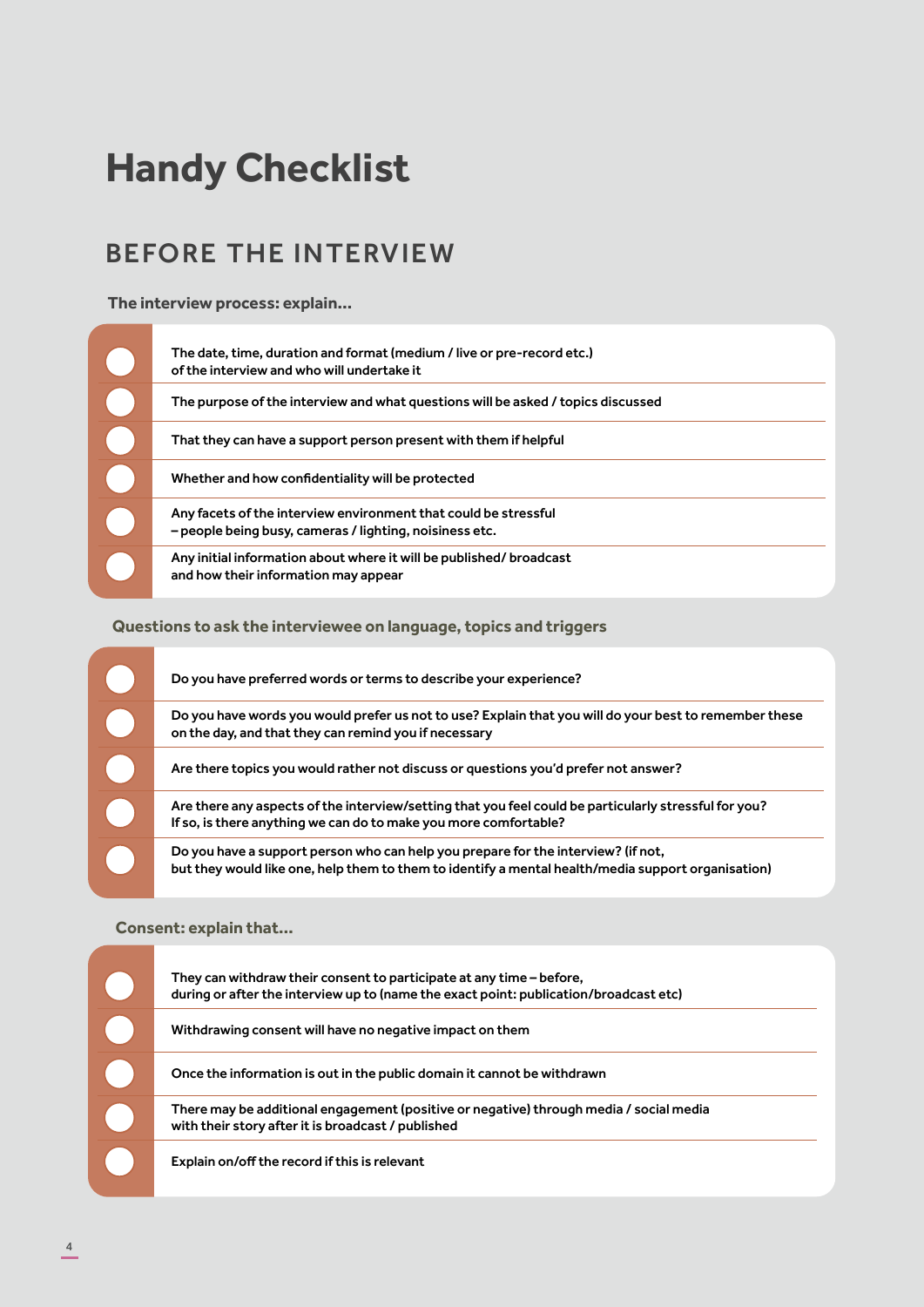## DURING THE INTERVIEW

Spend a couple of minutes getting to know the person before the official interview (if live, this might be at another time e.g. earlier in the day). This increases trust and honesty.

## **Focus on their comfort during the interview**



## AFTER THE INTERVIEW

**Immediately after the interview: check the following has been done**

| Check in with the person and thank them for taking part                                                                                                                         |
|---------------------------------------------------------------------------------------------------------------------------------------------------------------------------------|
| If possible, offer them a cup of tea or coffee or another gesture to show care                                                                                                  |
| Check that they have someone to talk to or debrief with if needed                                                                                                               |
| If relevant, remind them of how they can review quotes, content or final piece                                                                                                  |
| Give a contact phone number or email address for the interviewer<br>or another team member in case questions or concerns arise                                                  |
| Provide information about publication or broadcast dates and ensure you have their correct contact<br>details should they need to be contacted with changes to these dates.     |
| Highlight the possibility that publication/broadcast of article/interview may be cancelled / shortened/<br>postponed by the editor for reasons beyond the interviewer's control |
| Alert participants to any rebroadcast, if relevant                                                                                                                              |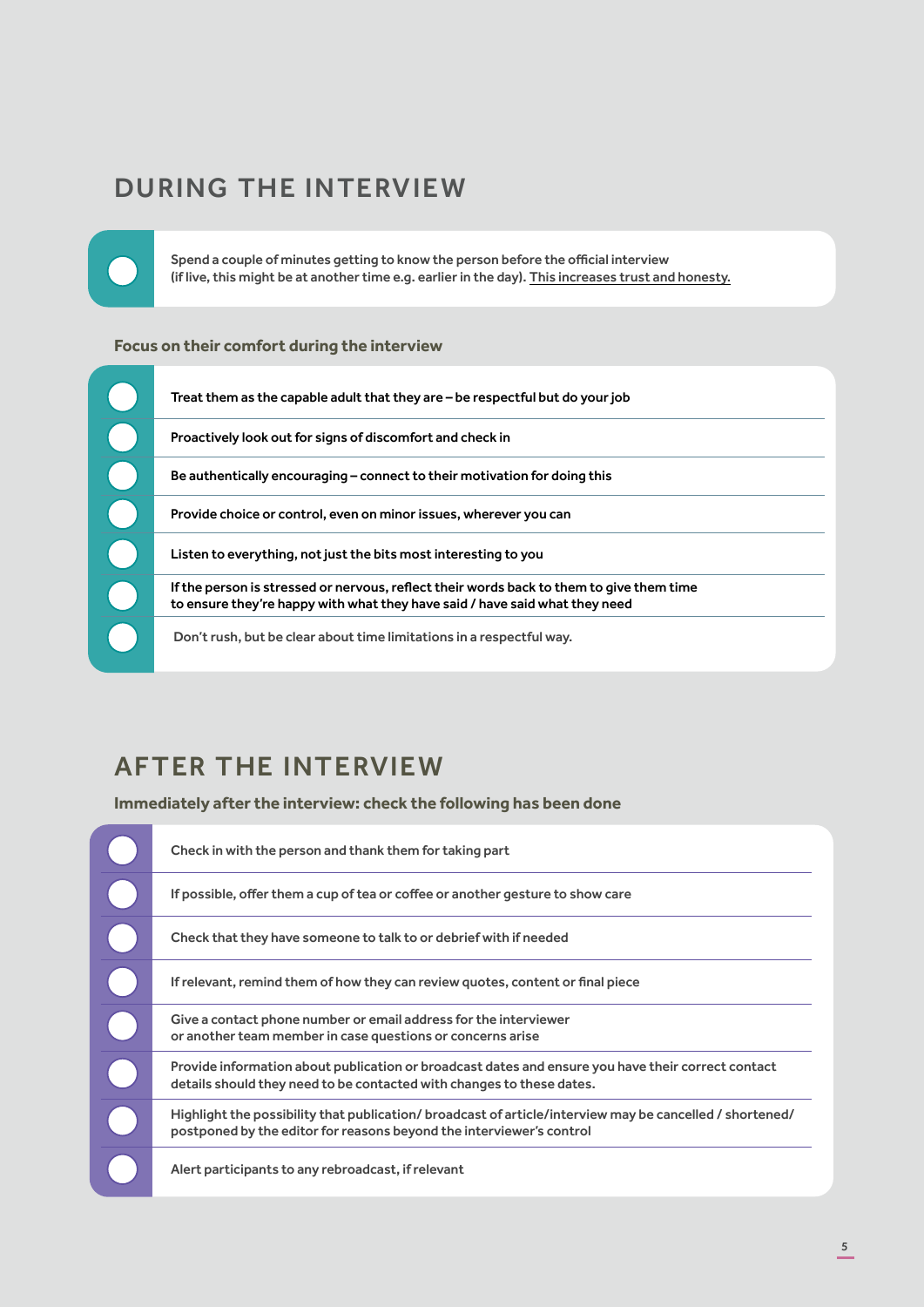## **8 Tips for Effective Interviews**



 $\bullet\bullet$ 

**Some media professionals may have unnecessary levels of concern or anxiety about engaging people with mental health conditions. If you have concerns, it can be helpful to go through a mental health organisation.** 

Some have policies and protocols for recruiting people who are well, can manage their condition, and can manage the impact of their condition through the interview.

Some mental health organisations even provide media training and supports to individuals and journalists, as well as information on navigating concerns about the person's wellness and capacity.

Media Professionals are welcome to contact Headline to find out what supports are available for them or their interviewees.

People may also be supported by a family member. It is important to remember that in almost all cases, the decision to participate or not should rest<br>with the individual and not any People may also be supported<br>by a family member. It is<br>important to remember that in<br>almost all cases, the decision to<br>participate or not should rest<br>with the individual and not any<br>professional or family member.

## **GENERAL**  $\blacktriangleleft$  $\overline{\mathbf{r}}$ Ш Z ш ပ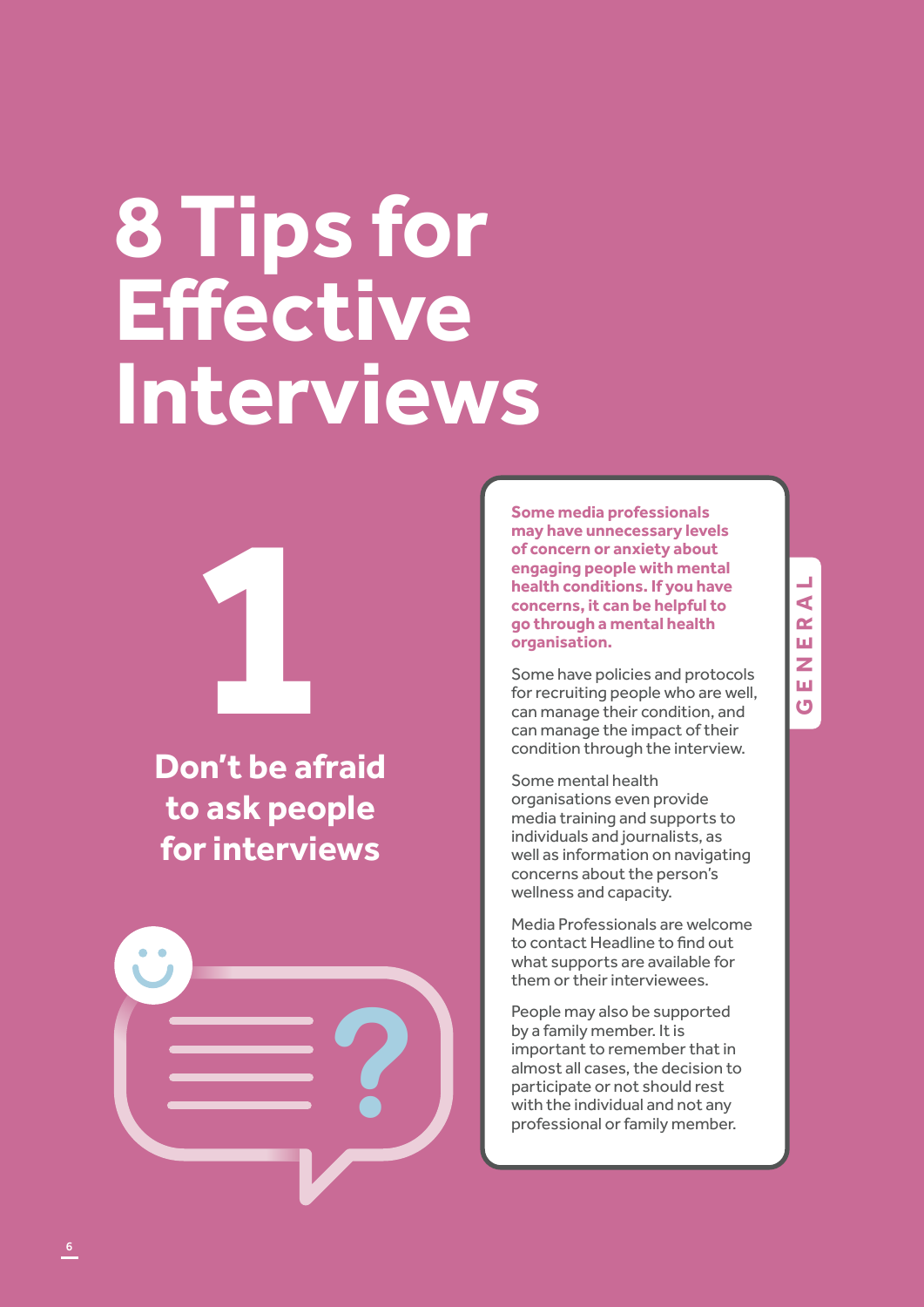**Focus on continued consent rather than once-off agreement 2**

**Providing full information at the first point of engagement is important – what's the story, what's the angle, what will happen to the person's information, how will their confidentiality be protected, what types of graphics/videos/ images will be included in the feature (if possible)?** 

In the potentially hectic environment of an interview, it can be difficult for anyone to hear or retain all this information.

Actions that can alleviate anxiety, promote continued participation, and improve the quality of the story being told:

- **•** Check in with the participant at all stages, e.g. while having a microphone fitted, setting up for having a picture taken or signing release forms
- **o** Proactively respond to signs of discomfort
- **o** Communicate clearly and directly about what is happening and why
- **o** Clearly explain the on/offthe-record convention. If a participant is uncertain about sharing elements of their story, explain this before they share their story.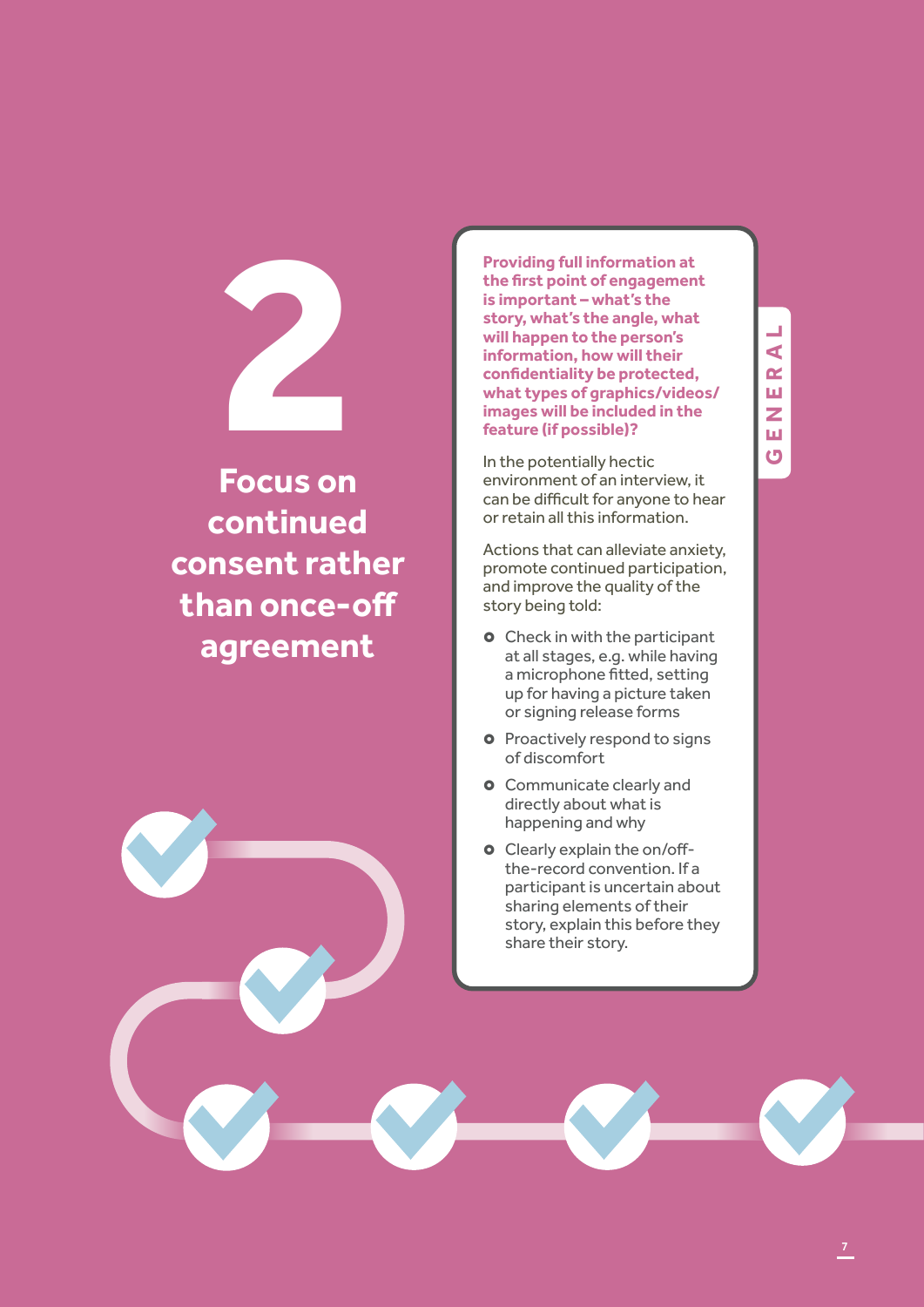### ш **BEFORE** œ  $\overline{\mathbf{O}}$ ЦL. Ш m

## **BEFORE**

**Learn language 3**<br>**1**<br>**1 angua**<br>**1 augstic and question preferences to avoid inadvertently triggering interviewees and closing down the interview**

## particularly for live TV or radio. For example, it could be agreed in advance that raising a hand indicates the interviewer is approaching a topic the person does not want to discuss. The interviewer should know in advance what topics the person is comfortable discussing

and what is off-limits. Simply asking **"Are there any words or phrases you would rather I not use in the interview?"** can help the person feel safe and in control.

**Ask the interviewee in advance about what they need and/or what their likely triggers are, as well as their preferred terms to refer to their condition or experience.** 

Specifically ask them if there is anything in the process that could make them feel uncomfortable or anything you can do to make their experience easier and safer. It may be useful for the participant to have a support person available on the day and to develop code words/actions to flag discomfort,

If the person does experience symptoms such as hearing voices, the interviewer and interviewee might discuss how the interviewer will know if it's causing any difficulties with the interview, and what they should do, e.g. pause/ slow down, etc.

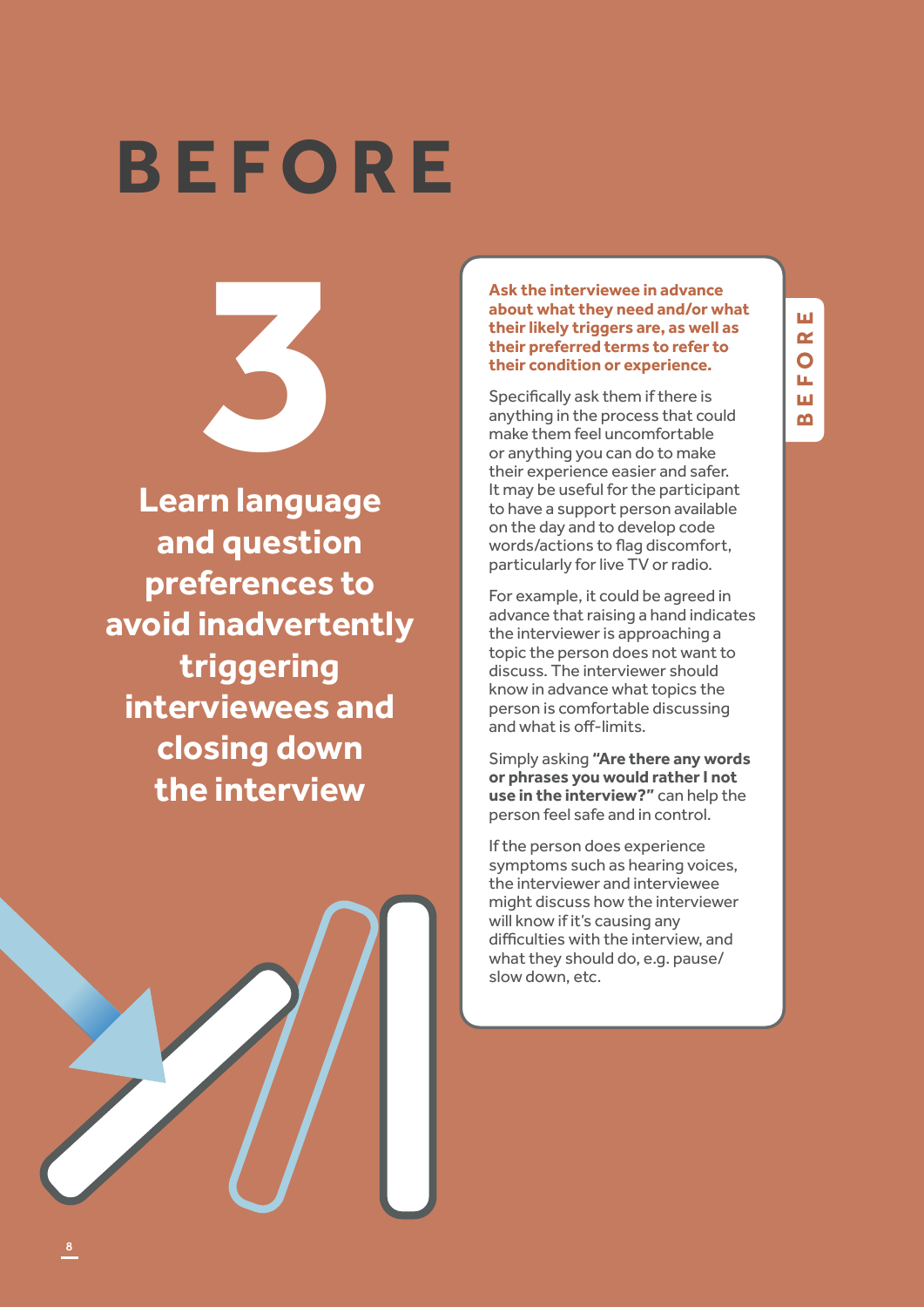**Explain how the whole process works; a lack of information increases anxiety and reduces good engagement 4**<br> **19**<br> **1999<br>
1999<br>
1999<br>
1999<br>
1999** 



### **Give detailed information on the process from beginning to end, explaining:**

- $\bullet$  who will be doing the interview and if there may be different people doing the interviewing, e.g. a researcher as well as a presenter
- **o** who will be present
- **o** how long it will take
- **o** what the atmosphere will be like (noisy, busy, quiet, etc.)
- $\bullet$  what equipment will be used (cameras, microphones, recording devices, mobile phones, etc.) and if any equipment (e.g. a mic) will be fitted to the individual's person/ clothes
- **Q** how it will end
- $\bullet$  what will happen afterwards and in what timeline
- **o** that the same question may need to be asked multiple times
- $\bullet$  issues around consent and how (if) privacy and anonymity will be protected
- $\bullet$  if and how things need to be corroborated, what that will involve – this is important in terms of criticisms of services
- $\bullet$  potential impacts of going public with a story and other relevant information, e.g. online commentary
- $\bullet$  that there is a possibility that publication/ broadcast of article/interview may be cancelled/shortened/postponed by the editor for reasons beyond the interviewer's control

If you can, provide a copy of the questions that will be asked in advance, and explain that some additional questions may arise if the person says something of particular interest. Reassure them that the interviewer will not probe on issues they have flagged not to be discussed. If they have previous experience or support from a mental health organisation, the individual may well arrive informed and prepared, and you may simply need to check that they fully understand the process, provide information specific to the occasion, and answer any questions.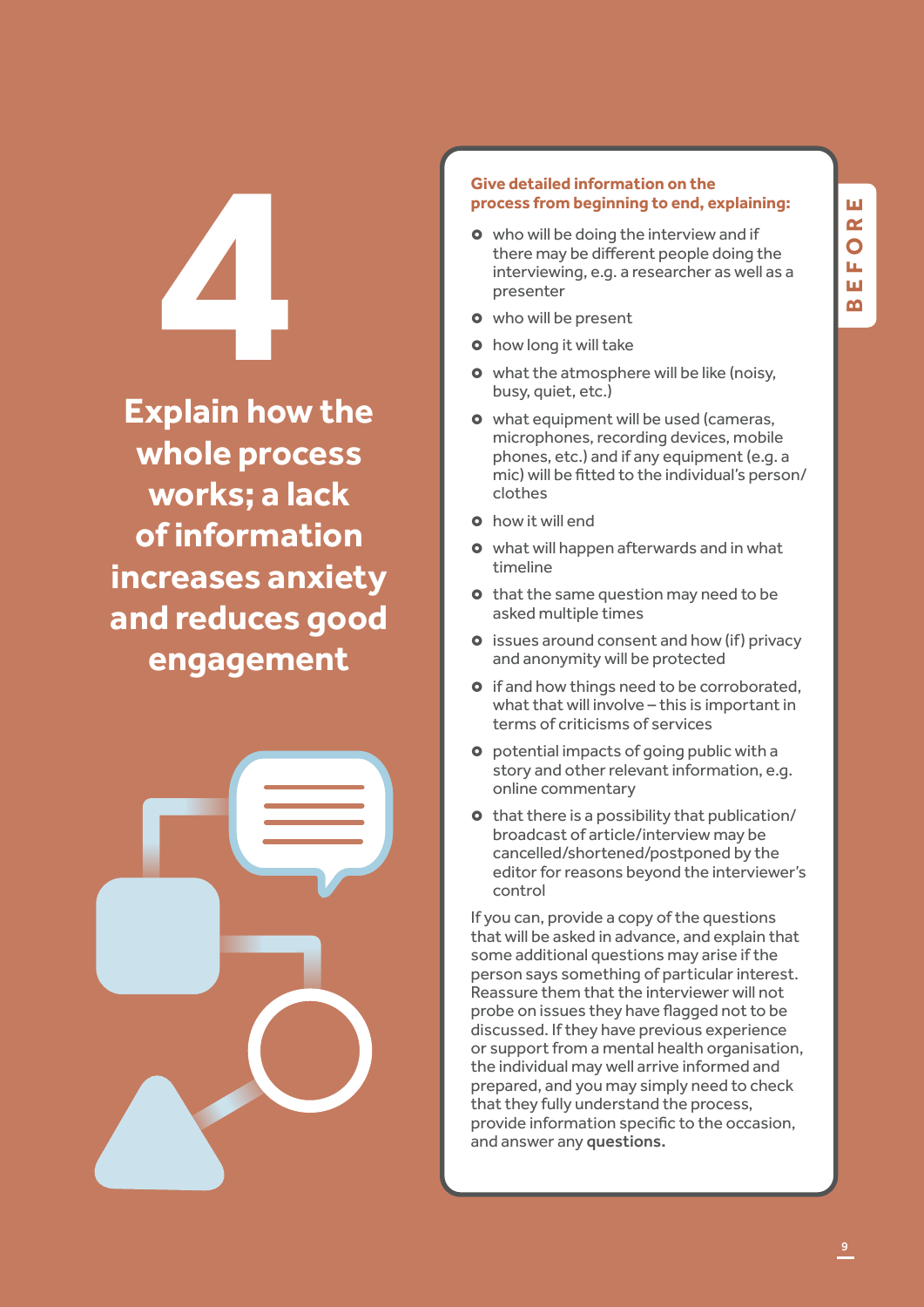**5 Get to know the person before the interview begins; a brief and friendly personal conversation increases trust and respect**

**DURING**

**Before the official interview begins, invest a small amount of time getting to know the person. If the interview is live, this may be a call or chat before the show starts.**

The aim of this conversation is to ensure the participant senses the interviewer cares about them as a whole person, and not just 'as their illness'.

This can assuage concerns about being represented as a one-dimensional character.

Such an investment may yield considerable benefits; if the interviewee trusts the interviewer, they are more likely to be honest about their difficult experiences and feel valued as an individual rather than objectified.

**?**

## $\overline{c}$ **DURING** Ζ  $\frac{1}{\alpha}$  $\overline{\phantom{0}}$  $\Box$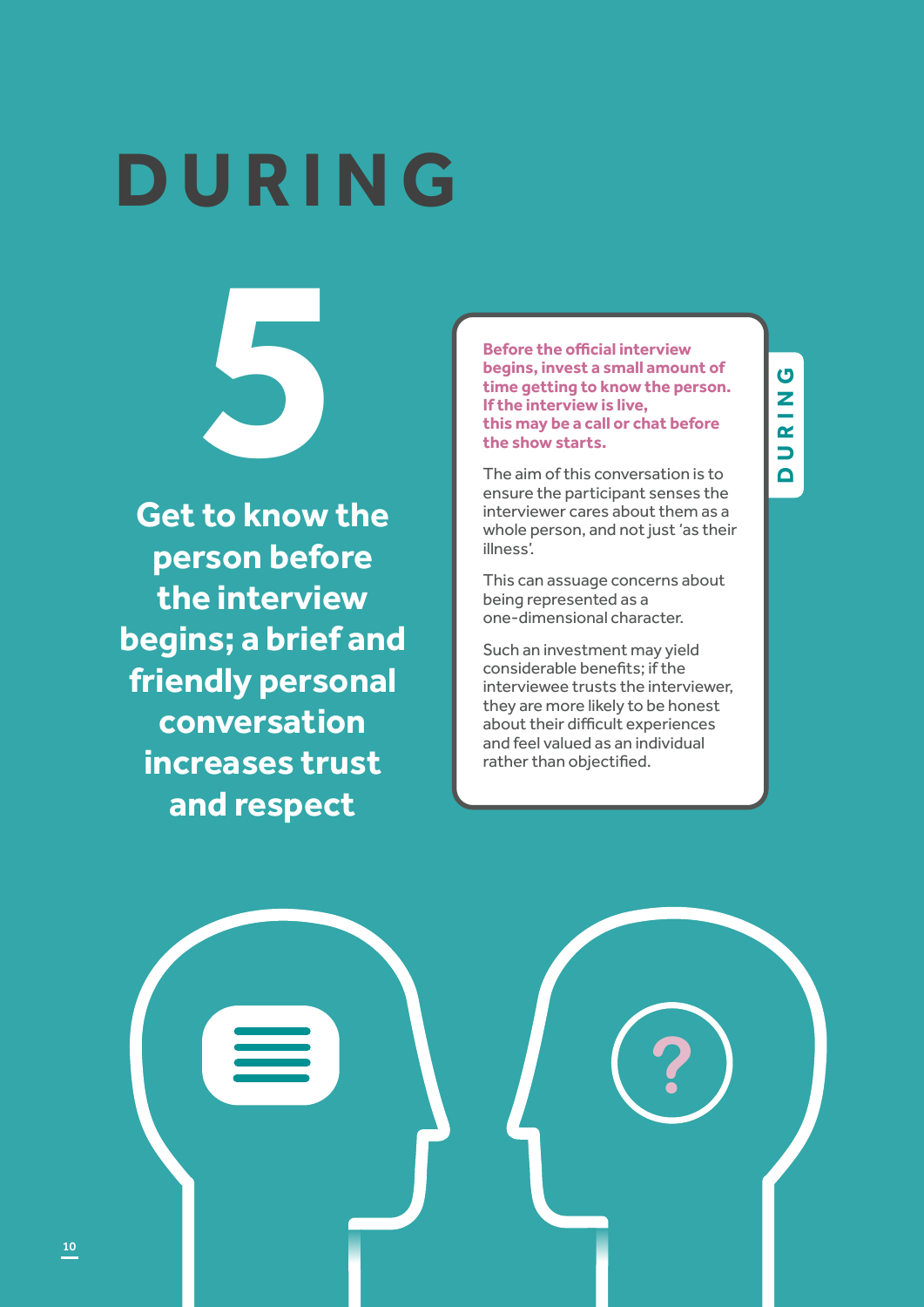**Continue to focus on the person's comfort as this will likely improve the quality of the interview 6**<br>tinue to f

## **SIGNS OF DISCOMFORT MAY INCLUDE**

- **Loss of eye contact**
- **Arms/legs crossed**
- **Shifting or nervousness**
- **Sweating or flushed appearance**

**Change in tone or pace of speech**

**Everyone benefits when the journalist and participant work together to tell a good story. One of the best ways to achieve this is by ensuring the interviewee is feeling engaged and respected while giving the interview. This does not mean creating a therapeutic atmosphere, or even a particularly supportive one, but one that feels professional, respectful and safe.**

- £ **Treat the person as the capable adult they are:** While being kind and respectful, journalists should not be afraid to do their job and ask what is needed.
- £ **Be alert for discomfort, and proactively check in:** If the person shows discomfort through their body language, take time to see if they are OK. Naming a problem may be difficult for some people, so be alert for it and take responsibility for checking in. Trust and mutual respect are fostered when the participant feels as though the interviewer will inquire or pause if discomfort arises.
- $\bullet$  **Be authentically encouraging: Connect** to the person's motivation for telling you their story, and remind them of it.
- £ **Provide choice and control where possible:** Provide choice where you can such as the time of the interview, the location or the order of topics to be discussed. Providing choice increases a sense of control and reduces feelings of disempowerment.
- £ **Sustain and communicate respectful interest:** Use active listening skills to show you are interested in all aspects of the story.
- £ **Support communication if the person is nervous or stressed:** Regularly check in on meaning, reflect back, and paraphrase to ensure you fully understand.
- £ **Do not rush, but be clear about time limitations:** Clarify at the beginning and respectfully signpost how much time there is during the interview. Interviews should not be undertaken if there is not adequate time and space for the individual to share their story or perspective.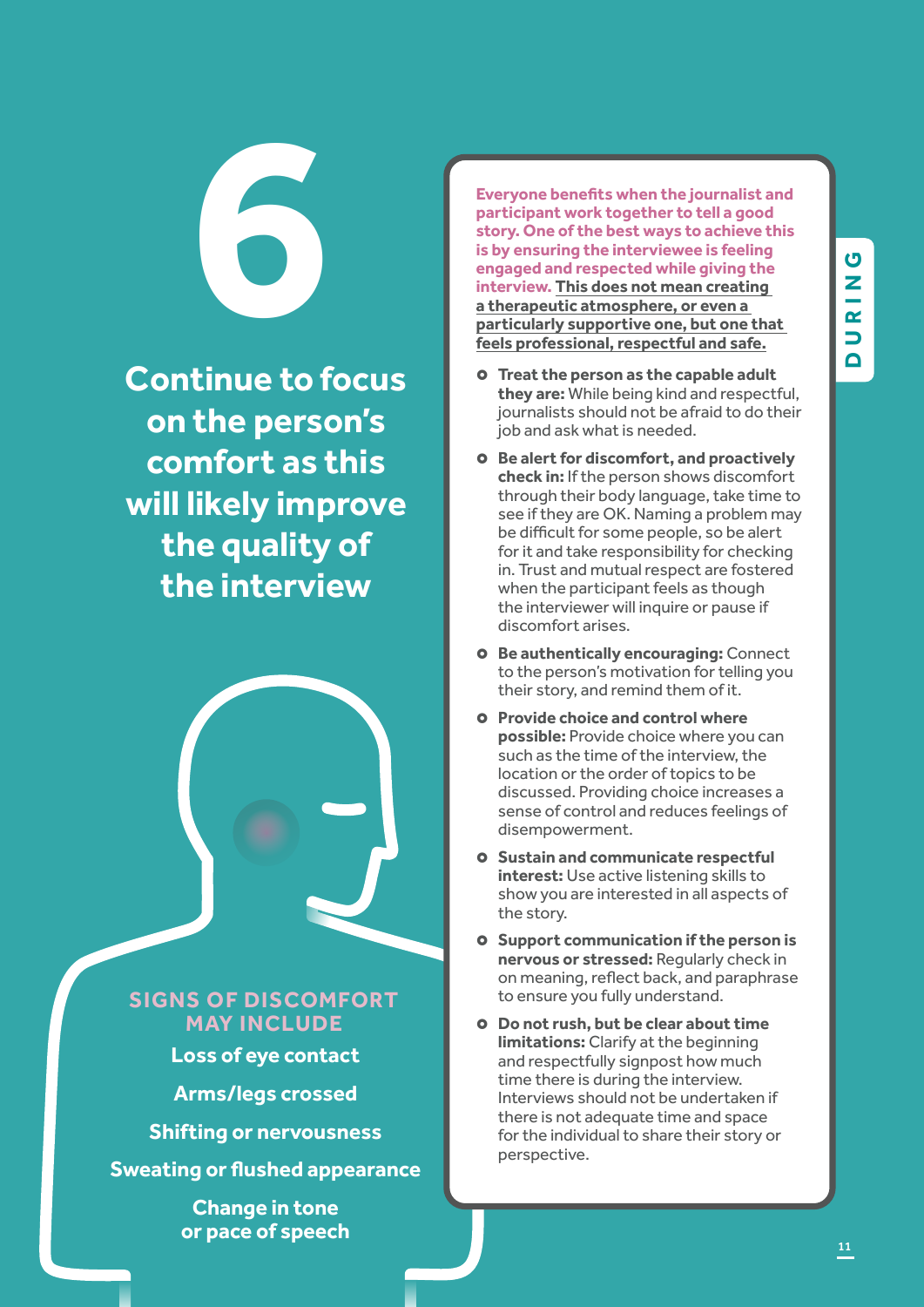## **AFTER**

**Take a minute to check-in; the ending of the interview defines how they remember it**

**A brief but authentic check-in post interview can have a lasting, positive impact on the interviewee, even where the story was positive and everyone seems well and happy.** 

Telling a story that may have been difficult or be associated with feelings of shame can leave a person feeling vulnerable.

**AFTER**

 $\alpha$ ш Н ЦL,  $\blacktriangleleft$ 

A respectful and affirming connection with the interviewer or another professional can help the person to feel reassured that they have made the right choice, that their story is in good hands, and that they would consider engaging with the media again.

At the end of the interview check in with the person, and:

- **o** If possible, offer them a cup of tea or coffee, and generally show care for their well-being
- **o** Check that they have someone to talk to or debrief with if they need
- **o** Thank them for their engagement, and if relevant highlight how their efforts could assist others

**How are you?**

12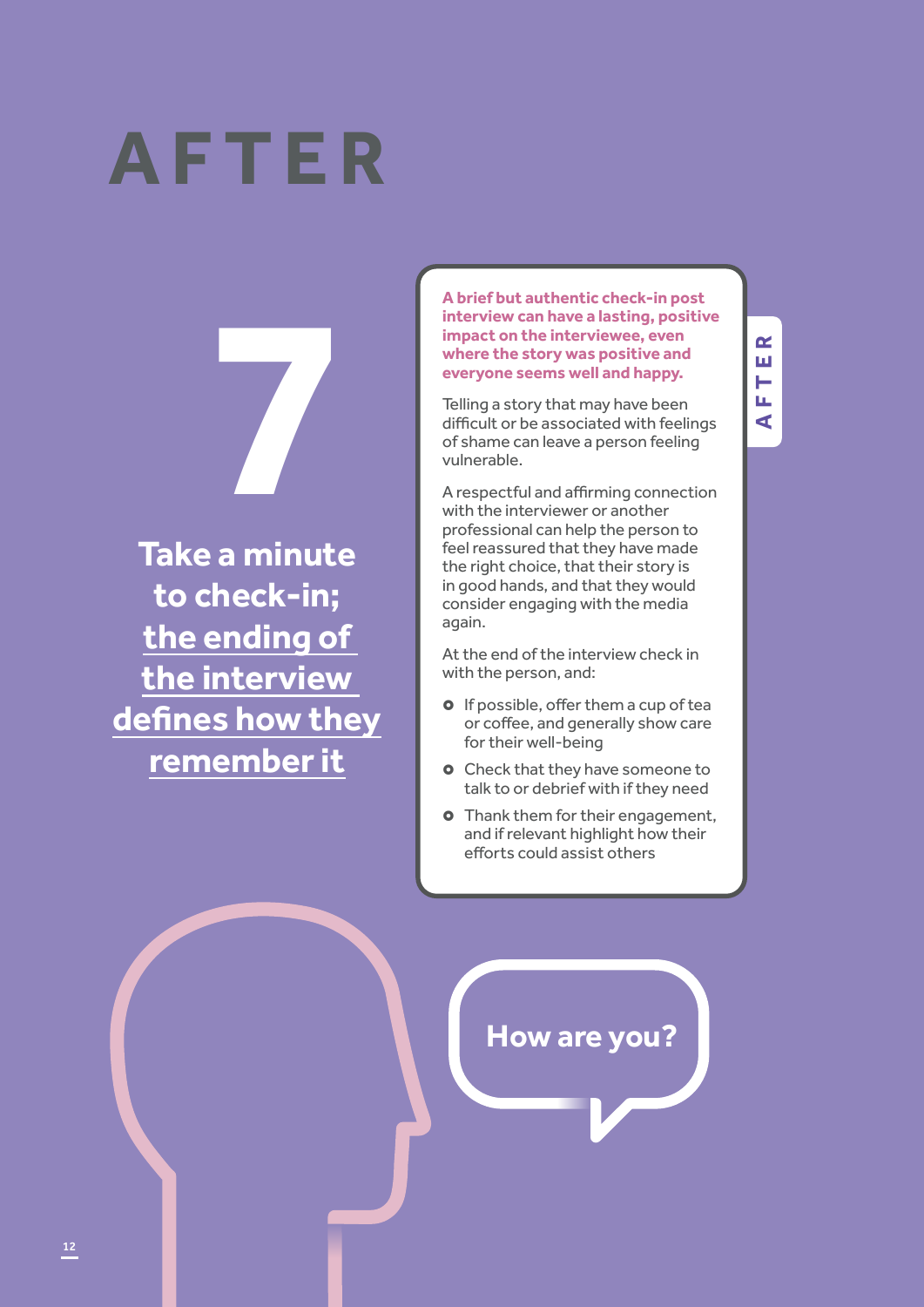**Provide timely information to the participant regarding when the story will reach the public and what will be in it**

> **This can give a sense of control to the interviewee**

**Allowing the participant to review content prior to publication or broadcast of pre-recorded material is ideal, but is not always possible, depending on the nature of the story. If this cannot be facilitated, inform the person, and consider other ways to ensure interviewees are as engaged as possible in the final production:**

- $\bullet$  Allow the person to review quotes that are attributed to them.
- $\bullet$  Provide timely information on publication or broadcast. If this changes, let people know
- **Q** Send a link to the broadcast or publication
- $\bullet$  Send information on impact if there was a significant reach, positive engagement or additional follow-on content developed, let them know
- $\bullet$  If a person chooses to withdraw consent, this should be accepted in a respectful way
- **•** Have a conversation about possible media/social media engagement with the story and how this can in some instances be challenging or negative
- $\bullet$  Alert participants to any rebroadcast when and if this happens. Rebroadcasts can set people back in their recovery if they are not expecting it.

Remember, if you're working through a mental health organisation, it's important to keep communication open about these issues so they can share it with the interviewee.